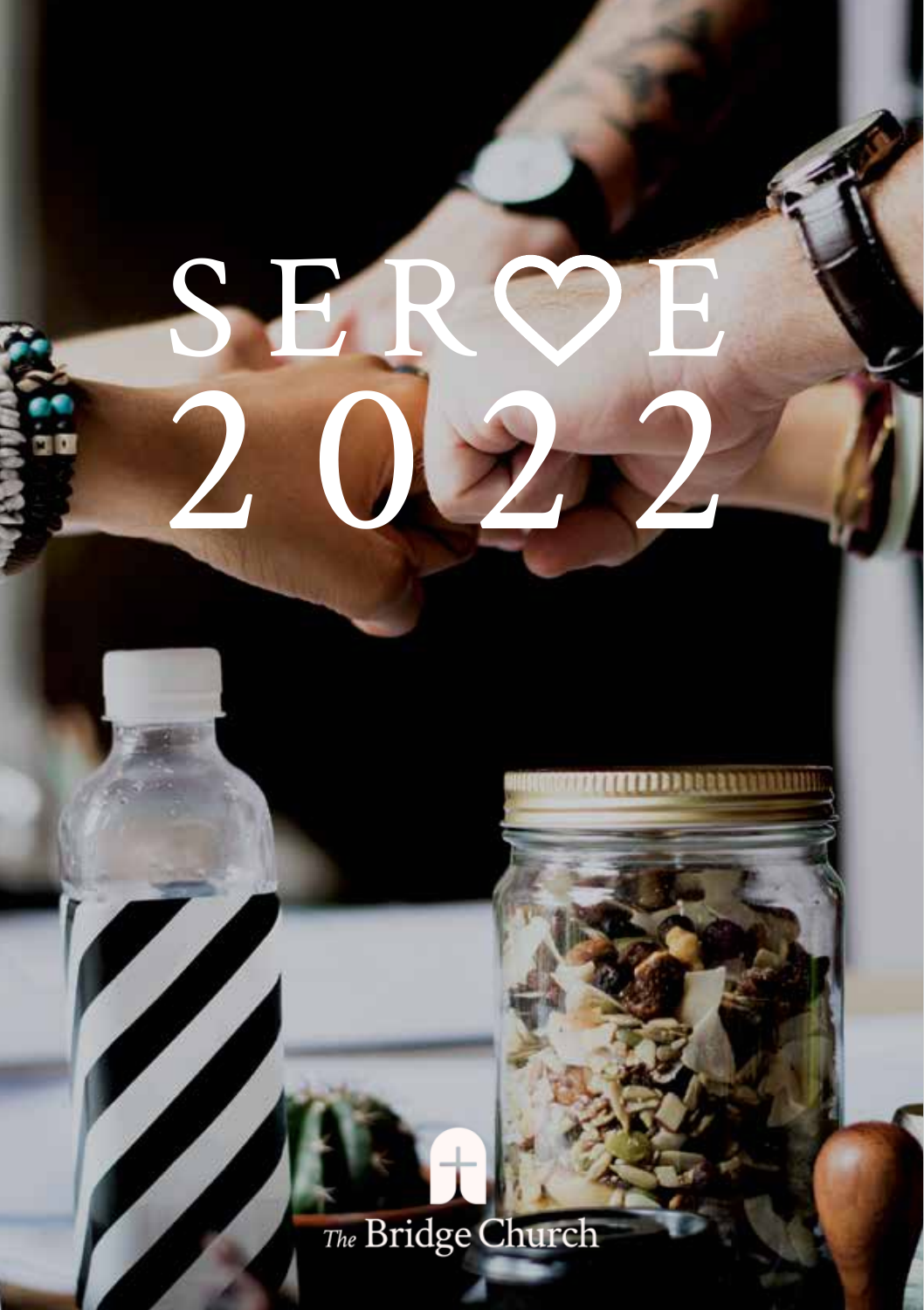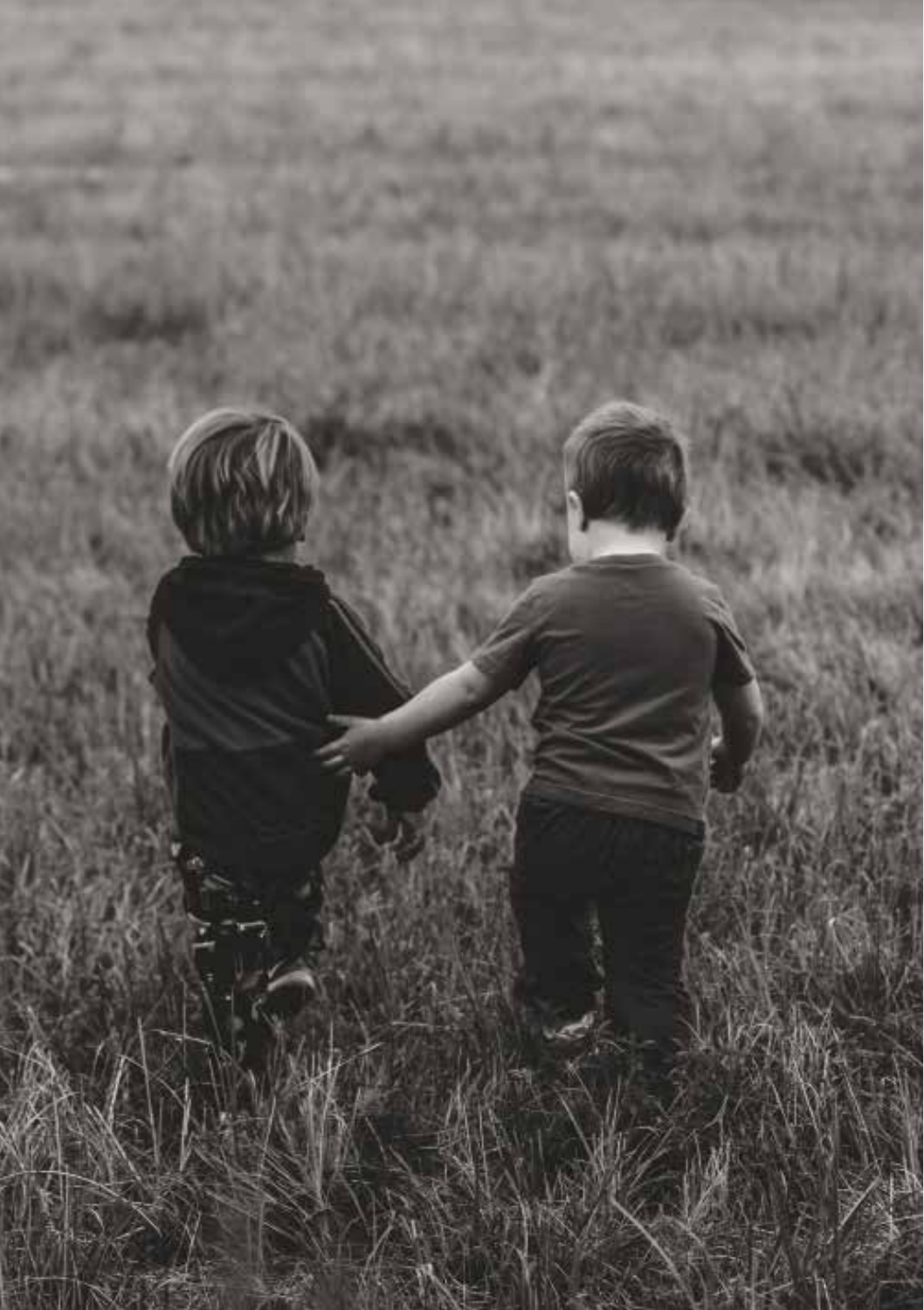# *Serving God by serving each other*

At The Bridge Church, we aim to be a community gathering around God's word, using our gifts to build the church in love and bear witness to Jesus.

We serve God as we serve one another. Motivated by grace, empowered by God's Spirit and characterized by love and humility.

There are many ways to serve at church. This booklet lists a range of areas where church members can serve, with a short description on each and approximate commitments. Have a read through! If you need further information, each area has a designated staff contact who would be more than happy to assist you.

#### *How do I know where I should serve?*

If you are someone who seeks to live a life both publicly and privately that honours God and His church, just begin small and begin now! A good place to start is by committing to one 'in gathering' and one 'wider church family' serving opportunity. Perhaps look through the list of opportunities and ask yourself:

- What do I have a passion for?
- What gifts/abilities has God given me that I could offer?
- Where do others see God's gifts in my life?
- How much time do I have available to serve?
- Why do I want to serve?

Are you willing to contribute your abilities to lovingly building others up in following Jesus?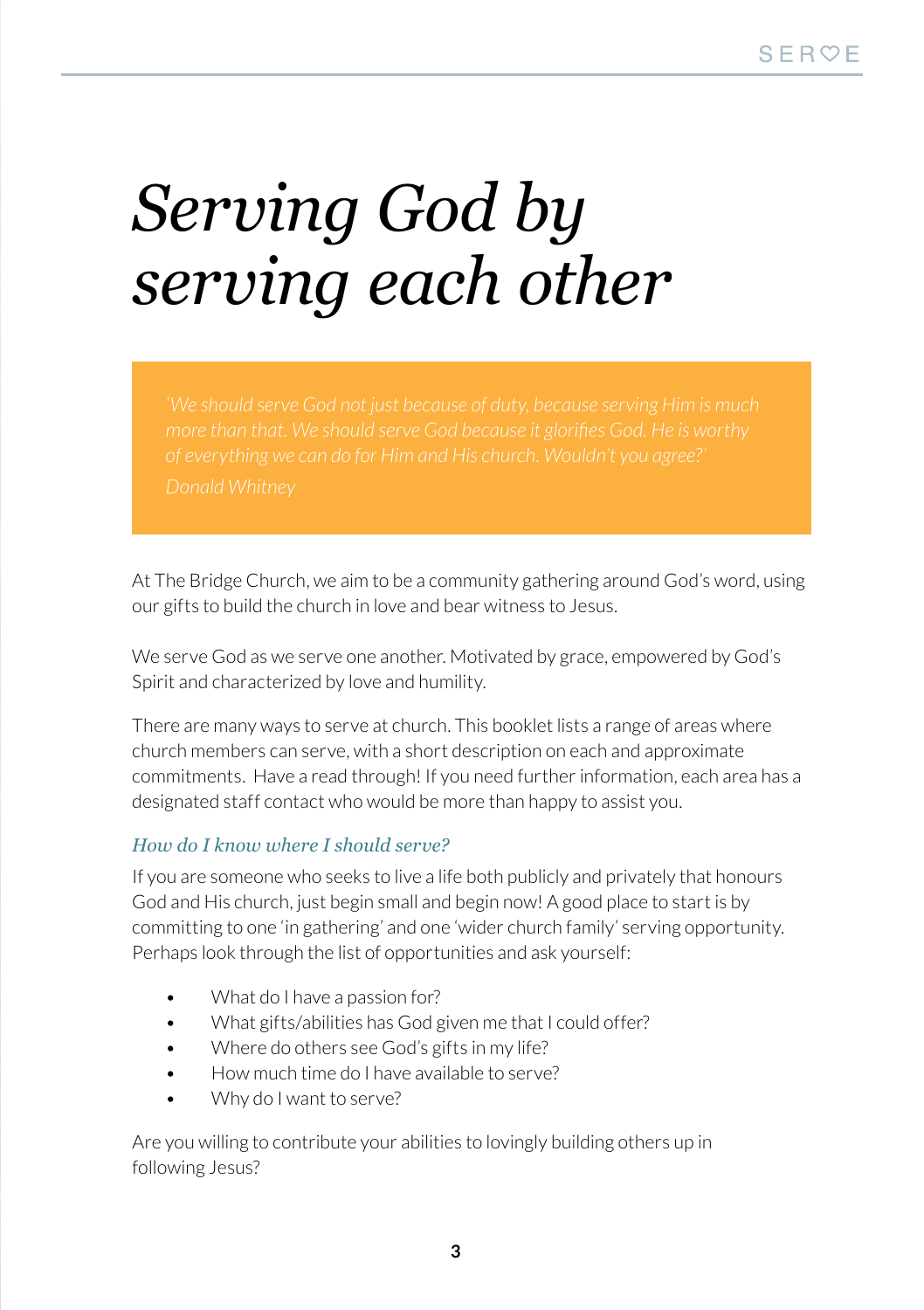# *'In Gathering' Serving Opportunities...*

#### **DURING YOUR REGULAR CHURCH GATHERING**

#### *Welcoming*

The Welcoming Team seeks to makes all newcomers feel comfortable and welcomed –before, during and after the gathering. Online Training provided. There are usually 4 roles within the team:

- 1. Greeter
- 2. Usher
- 3. Welcome Desk
- 4. Connector

# *Bible Reading*

We are called to devote ourselves to the public reading of scripture, to preaching and to teaching (1Tim 4:13). Through His word, the Bible, God speaks to us clearly and powerfully.

# *Prayer Leading*

Praying in our gatherings is a great privilege. Leading these prayers helps us to praise God together as a people united in Him, confess our sins, and bring before Him the needs of our church, our community and the wider world.





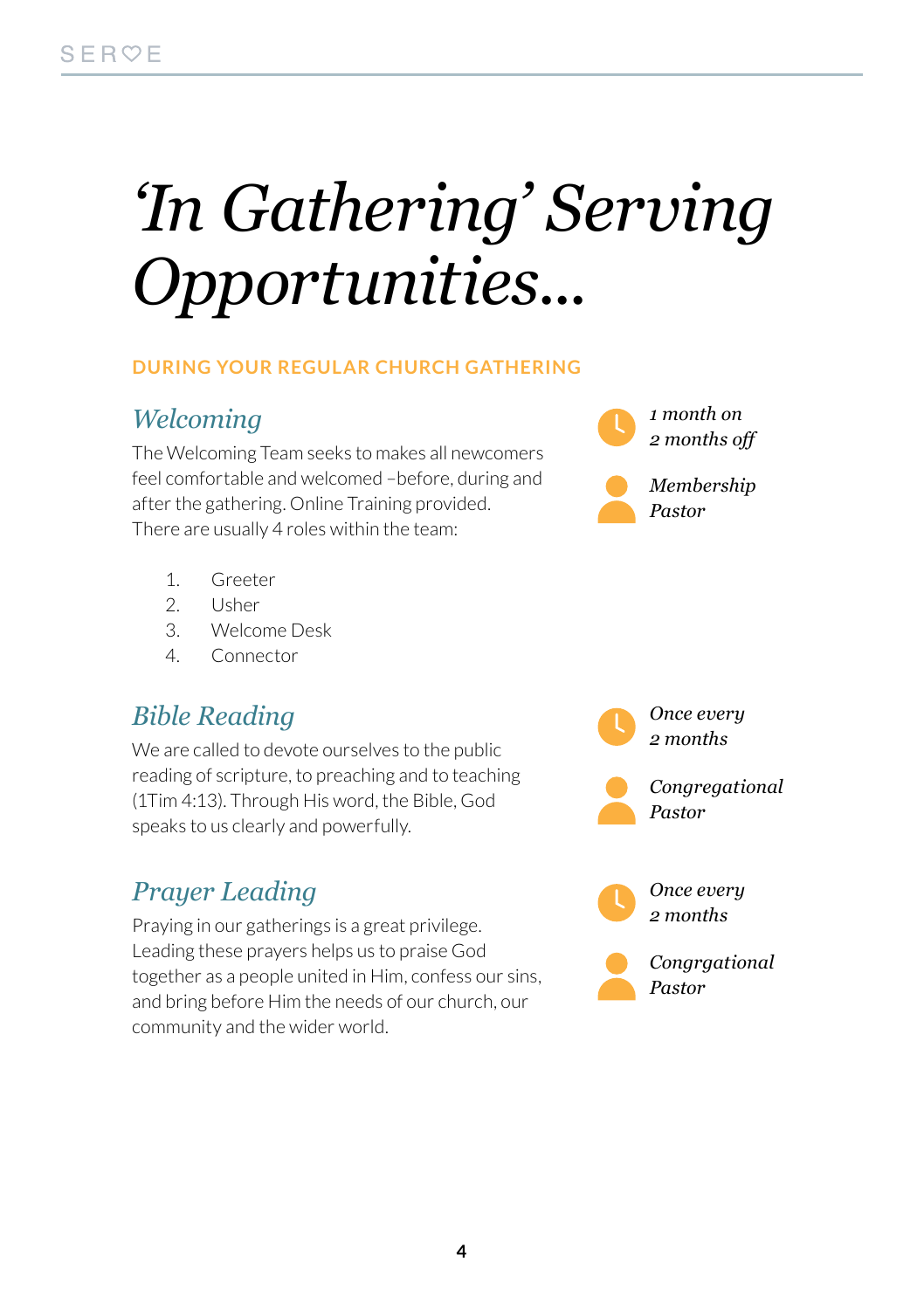# *Offertory Collection*

Assist in your gathering to worship God with their money by facilitating and organising in service member giving. Count the number of people in attendance. Re-arrange Bibles on seats after the service.

#### *Communion Team*

Communion is a visible proclamation of the promises of God for salvation. Like a family meal, the sharing of 'bread & wine' is a fellowship experience, uniting us by faith with Jesus, and uniting us with all others who share in the body and blood of Jesus.

#### *Info Desk*

The Info Desk is to provide an area in church where anyone can access more information in a friendly environment. It allows people to register for church events/courses and to ask any questions they have about church. Online Training provided.

# *Kids Talk Team*

The Kids Talk is an opportunity within the Kirribilli 10am service the 10am and 4pm Neutral Bay services and the 1030am Macquarie Park service, for our church family to learn together. We creatively teach our children, alongside the adults, the big idea from the passage. Talks are prepared with support from our Children's Pastor.

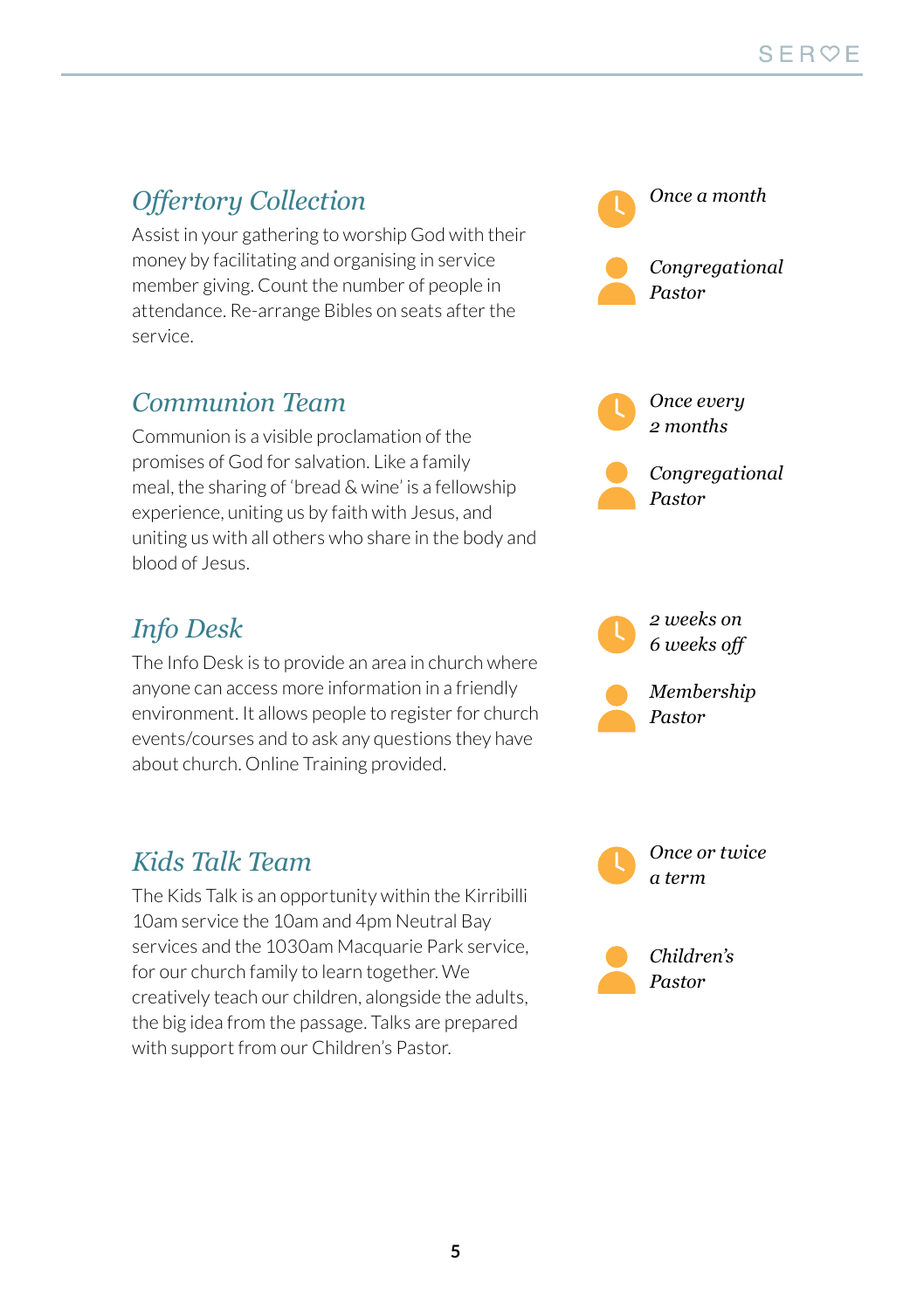#### *Worship Team - Sound desk & ProPresenter*

These separate roles both serve our church by helping us engage with the service. With great sound, clear and timely lyrics and slides, we are enabled to focus on God in our gatherings. This is a behind the scenes role requiring gifts of attentiveness and care.

#### *Worship Team - Musicians & Vocalists*

Our goal is to see faithful stewards use their musical gifts for the glory of Christ with joyful hearts as we serve His church, 'teaching and admonishing one another with all wisdom through psalms, hymns and spiritual songs' (Col 3:16). If you feel you are gifted musically, please make contact to set up an audition.

#### *Production Team - Director & Camera Operator*

The director & camera operators enable those who cannot join us physically to connect into our church gathering. We place value on this online community by working to produce a live stream which is consistent and of high quality. Training provided.

# *Online Hosting Team*

An online host enables the online church community to feel welcome and a part of the church by welcoming, providing relevant information and praying for people online. Training provided.





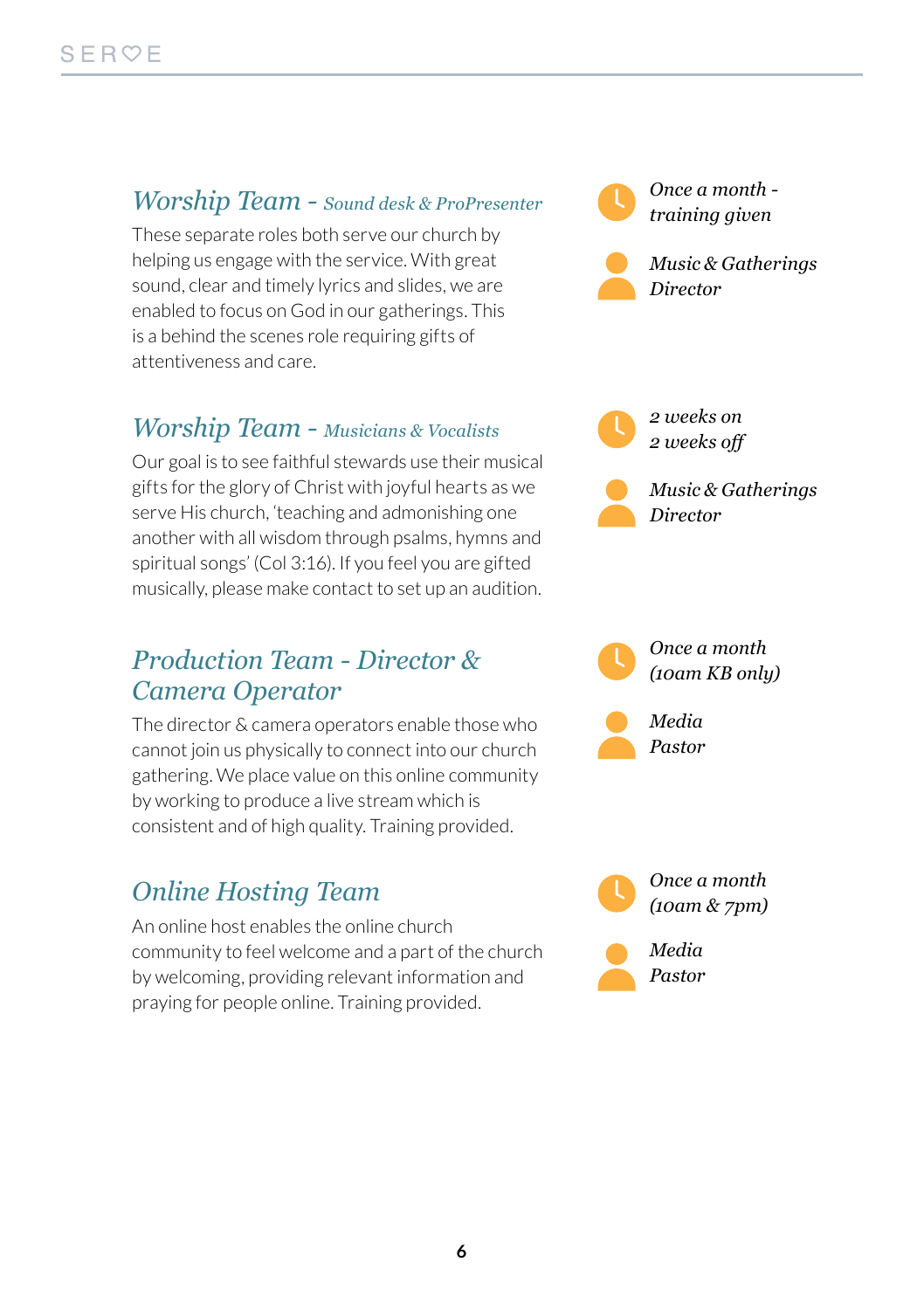# *'Wider Church Family' Serving Opportunities...*

**CHILDREN** *(WWCC required) Children's* 

#### *Kids Church Leaders*

For kids 1+ years, Kids Church runs each Sunday during term time at our 10am Kirribilli, 10am and 4pm Neutral Bay and 1030am Macquarie Park gatherings

In Kids Church we are committed to growing disciples of Jesus who live for Him and love like Him. We do this through creative teaching, small group discipleship, modelling and fun.

Children learn the same passage as the sermon each week to enable our community to learn and grow together.

Jesus says to welcome kids and teach them well. In Mark 9:36 Jesus warmly welcomes children and says that when we do likewise in His name, we welcome Him. Serving kids is serving Jesus. In training our kids to love and follow Him as children, we give them the best gift of life and love possible.

*Each year we are in need of additional leaders as our kids church continues to grow!*

# *Kids Church Set Up/Pack Down*

Are you able to support the Kids Church leaders by assisting in the set up or packing away of Kids Church resources on a Sunday?



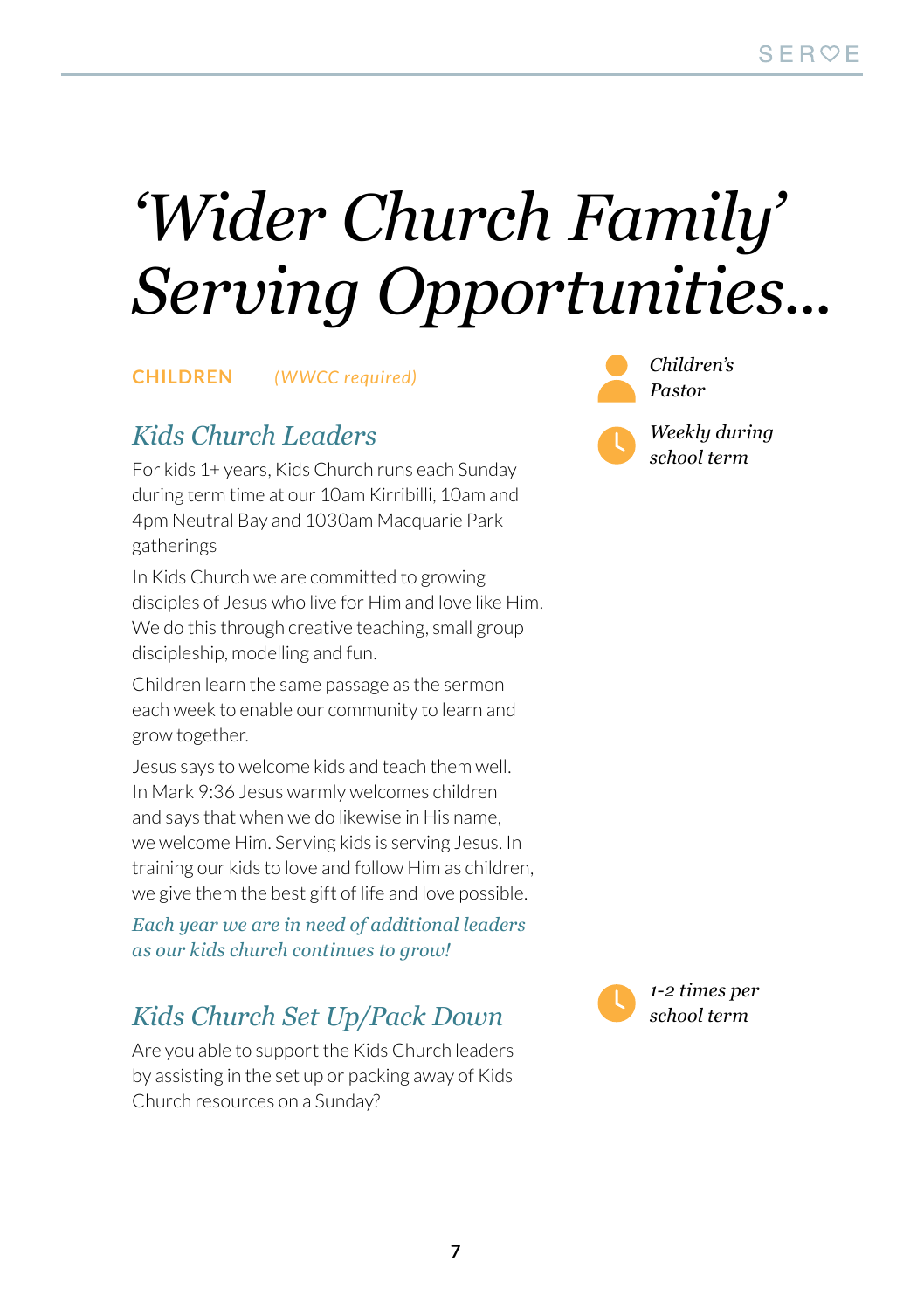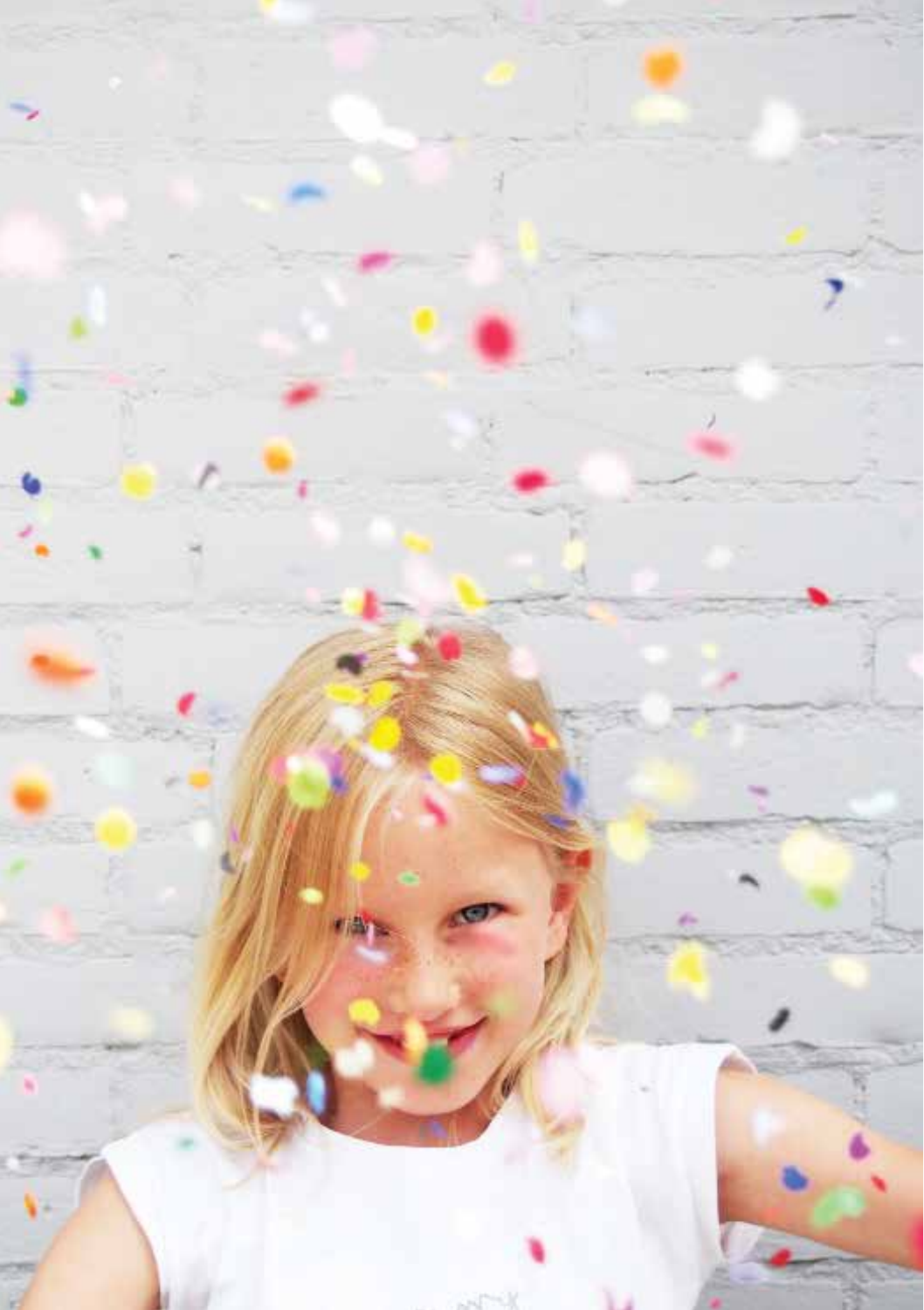# *Kids Church Special Events*

We run special events during the year for our children at church to invite their friends to. We also use these as opportunities to invite our Playtime, Bridge Kids and Ignite families to church.

Events could include Mega Monday (pupil free day), Mini World Cup and activities at Christmas.

#### *Crèche for Morning Women's Connect Groups*

Tuesday (at Kirribilli & Macquarie Park) and Wednesday (at Neutral Bay) Morning Women's Connect Groups are Bible Study and Prayer Groups for women of all stages of life. For the women with pre-school aged children, a crèche is provided. Could you serve these women by caring for their children at this time?

#### *Crèche for Wednesday Morning Everyday English*

This amazing ministry is designed to help the growing number of members of our community from overseas, to improve their English and read the Bible. Childcare is provided for those with preschool aged children. Are you able to serve these parents by caring for their children during this time?

#### *Playtime*

Running Monday (Neutral Bay), Thursday (Kirribilli) and Friday (Macquarie Park) mornings during school term, Playtime is a church run, community playgroup for children aged 0-5 years and their parents or carers.

Help out weekly with welcoming and sign in, play, craft, singing, Bible stories and/or morning tea.

Reach out to families in the community, providing them with a relaxed, fun connection to church and each other. **9**







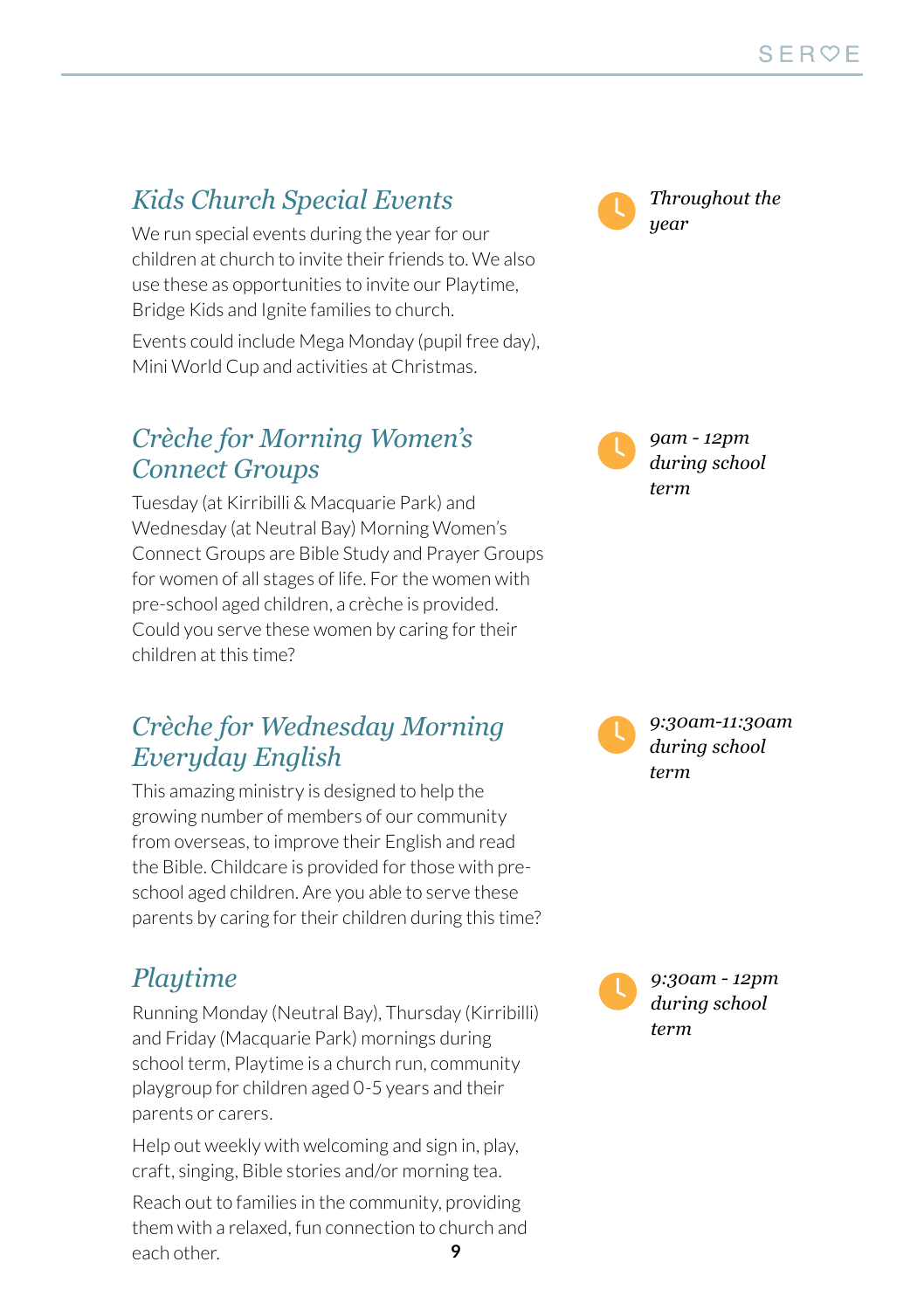#### *Playtime Set Up/Pack Down*

Are you able to support the Playtime in the Bay (Mon) or Playtime by the Bridge (Thu) ministry, by helping their morning set up (before 10am) or packing away (after 12pm) during school term?

#### *Bay Kids*

Bay Kids is an after school club for children in years K-5 that meets every Friday in school term at our Neutral Bay location, 3:15pm-4:45pm. Help out weekly by assisting with welcoming, games, craft, Bible teaching and/or afternoon tea.

# *Scripture Teacher*

There's an exciting opportunity to teach local school kids about Jesus (a 30-40 minute lesson), weekly during term time. Its a great way to reach the unchurched familiues in our area and be oin mission. Training and teaching material is provided.

#### **YOUTH & YOUNG ADULTS**

# *Ignite Leader*

Ignite is our youth ministry reaching youth with the good news of Jesus, and discipling them into a deep life-long faith in Jesus. Each leader will serve within one of our youth programs, but far more importantly will facilitate community, build relationships, share the gospel, and help young people grow into maturity. If you have a passion for the next generation to rise up in significant faith, and you want to have an outrageously good time doing it, then Ignite is for you. Training available.





*Weekly (Wed or Thu) during school term*



*Friday evenings & Sunday afternoons during school term*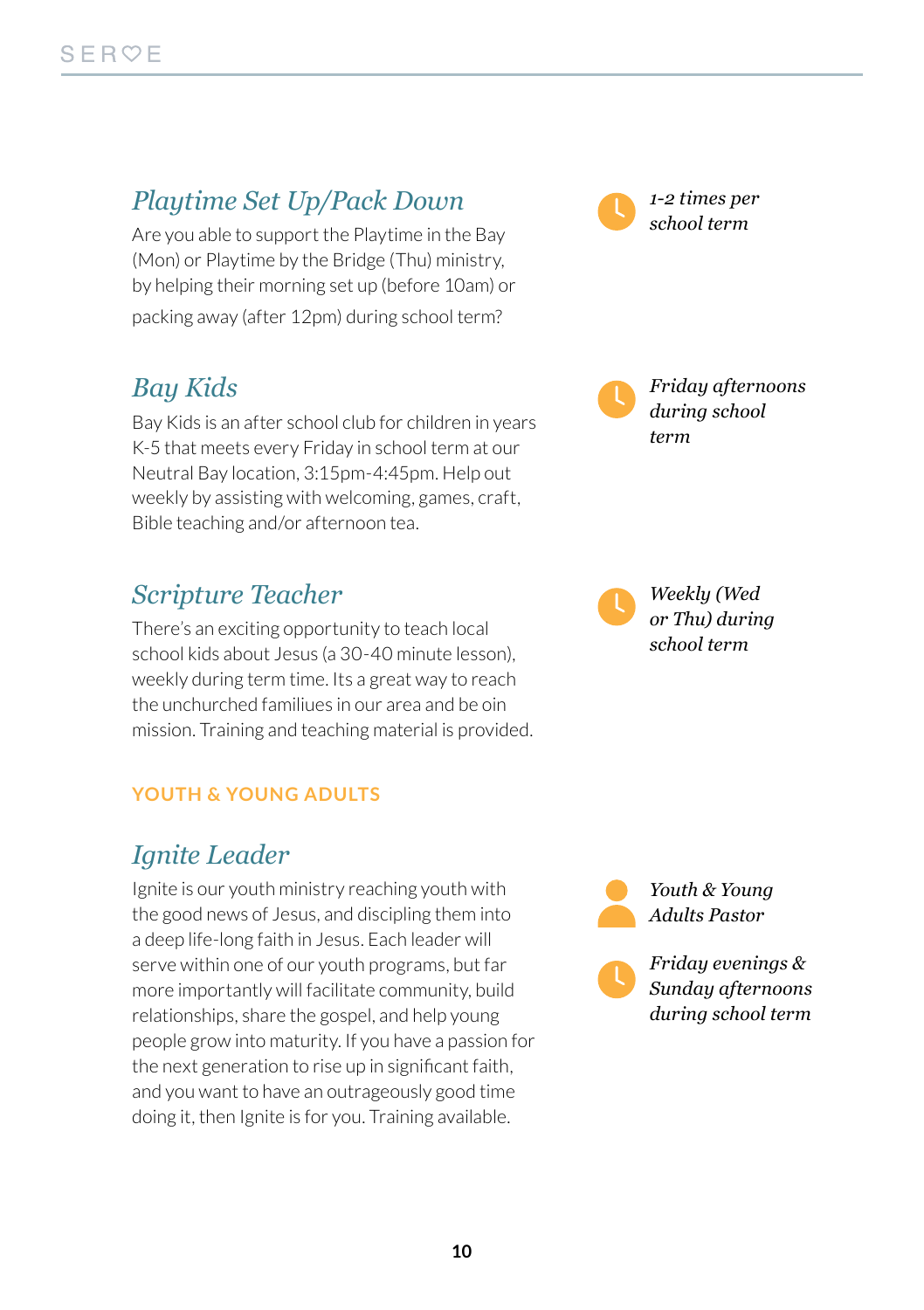#### *Young Adults Gathering Team*

We semi-regularly gather all of the young adults at The Bridge Church to intentionally speak into the unique life-stage and generational issues that young people are facing as they seek to follow Jesus in the post-Christian world. It is an opportunity to seek God together and enjoy community across all our congregations. If you want to be involved in shaping and practically making these gatherings come to life, then we would love to hear from you.

#### *Young Adults Leader*

Young adults are at such a unique and important age in their faith. Their beliefs, identity and way of life are being solidified for their ongoing adult life, yet they are still so receptive to learning and growing. What if we invested deeply, holistically and practically in their spiritual development? If you long to see young adults live for Jesus with depth, and want to invest in the spiritual formation of young people, then we would love to hear from you.

#### **MATURITY**

#### *Connect Group Leader-in-Training*

Aside from our Sunday gatherings, Connect Groups are our largest regular ministry. Connect Groups enable people to grow and deepen in their Christian walk at church. They do what Sundays can never do, which is spend time every week with a small group of people, learning from God's word, praying and sharing life with one another.

We are in need of new Connect leaders at church to enable more people to join groups. If you are interested, we'd love to provide you with training and support.





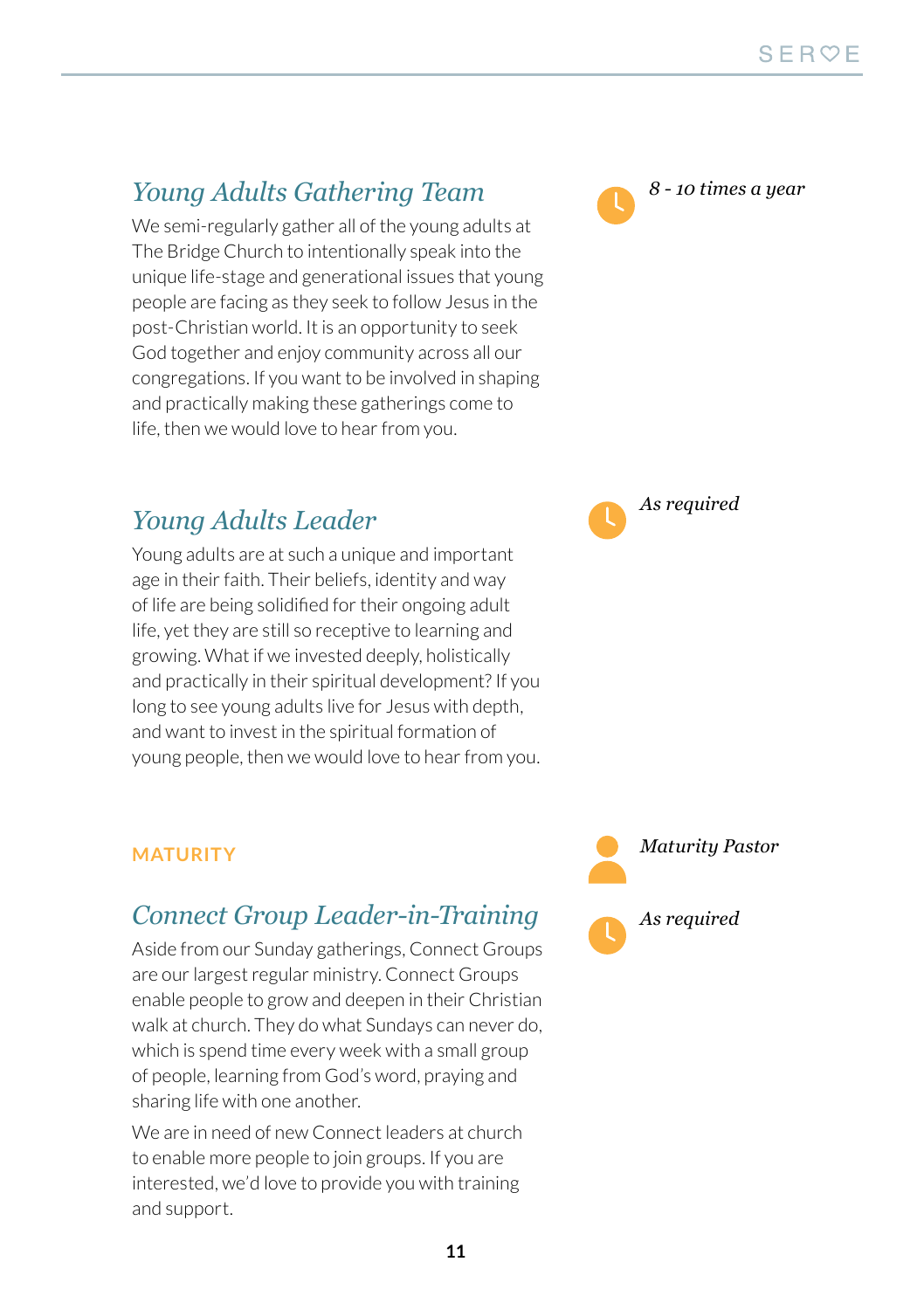#### **MISSIONS: NEIGHBOURHOOD**

#### *Alpha & Christianity Explored Course Leading*

These two courses are run over 10 (Alpha) and 7 (Christianity Explored) weekly sessions on Tuesday mornings and evenings. They are designed to give the convinced atheist through to the regular church attender, the time and space to consider the big questions of life and explore the person and claims at the heart of the Christian faith – Jesus Christ.

Be involved in this ministry through leading small group discussions (materials and leaders training provided), or be trained to run the course yourself with a friend or small group.

#### *Alpha & Christianity Explored Prayer Team*

Join us on the front line of the spiritual battle for hearts and minds. Commit weekly to praying privately or meeting with other prayers to cover this ministry in prayer and plead with God for our guests, while we plead with our guests for God.

You could even be part of assisting course attendees to integrate into your congregation if they start attending.

#### *Alpha & Christianity Explored Catering Team*

Help facilitate the friendships and fellowship that are so integral to these courses, by cooking or purchasing dinner (costs reimbursed) for 10-20 people on one night of our course. Alternatively, facilitate hospitality at each week of one course by setting up the church, preparing cheese platters and helping serve and pack away dinner.



*Duration of the course, as many courses as you like*

*Duration of the course, as many courses as you like*

*Duration of the course, as many courses as you like*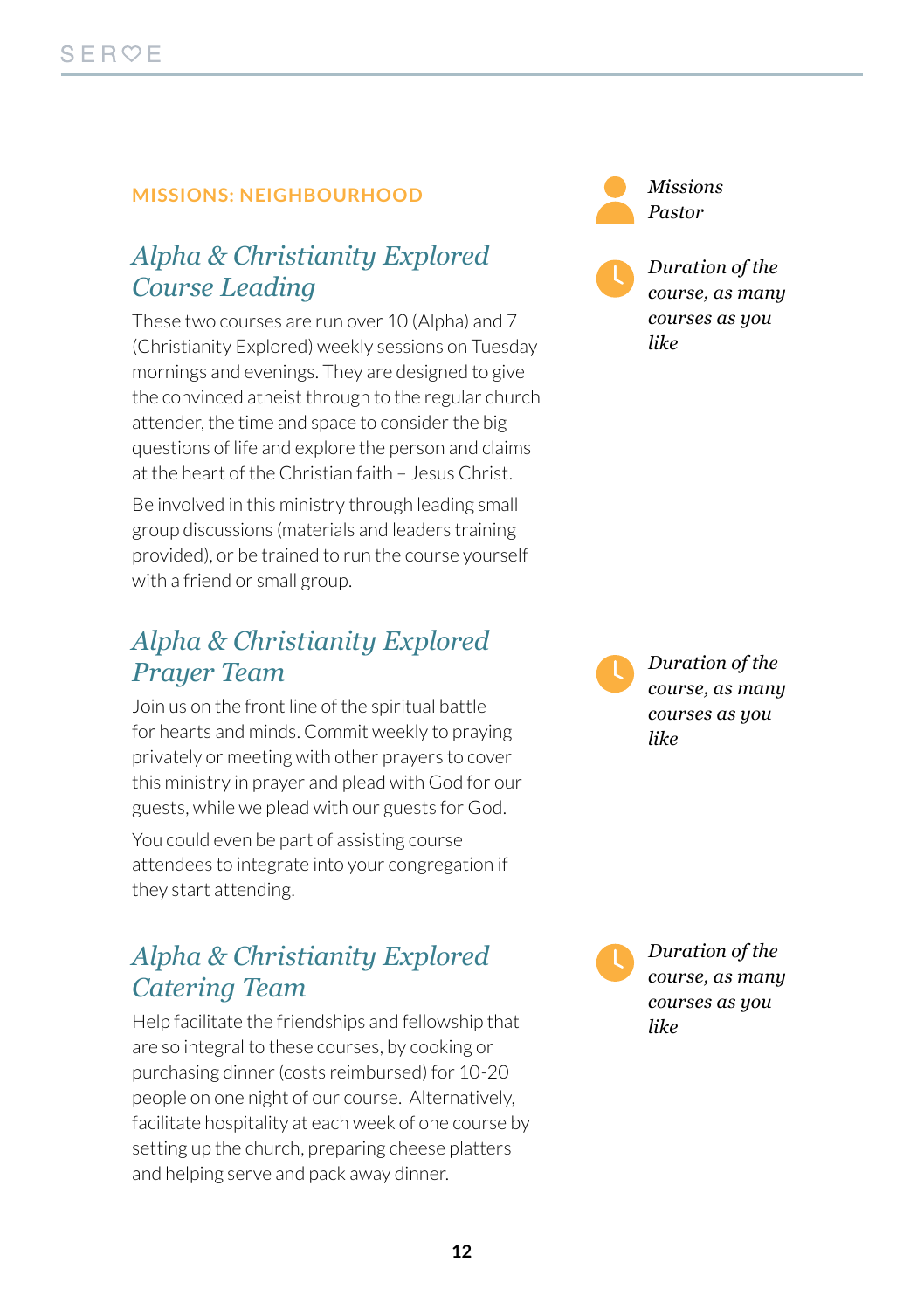# *Walk up Evangelism*

Thousands of people who live in our community, don't know the saving grace of Jesus. But we do! Come and be trained on the job by experienced walk up evangelists in how to share the good news of Jesus with people.

#### *Outreach Events*

Over the year, church holds various themed events, for members and the wider community (eg Kids Mini World Cup, God and Science, Living Single, Gingerbread Decorating etc). It's a great way for church to engage with the community, from a Christian perspective, on topics that are relevant to them. Do you have gifts of event co-ordination, hospitality, logistics or communication?

#### *Letterbox Drop Bundle Prep & Co-ordination*

Prepare our community postcards for letterbox drops (1-2 hours), and ensure Connect Groups receive their bundles and distribute their postcards. *Once a month and/or during community events*



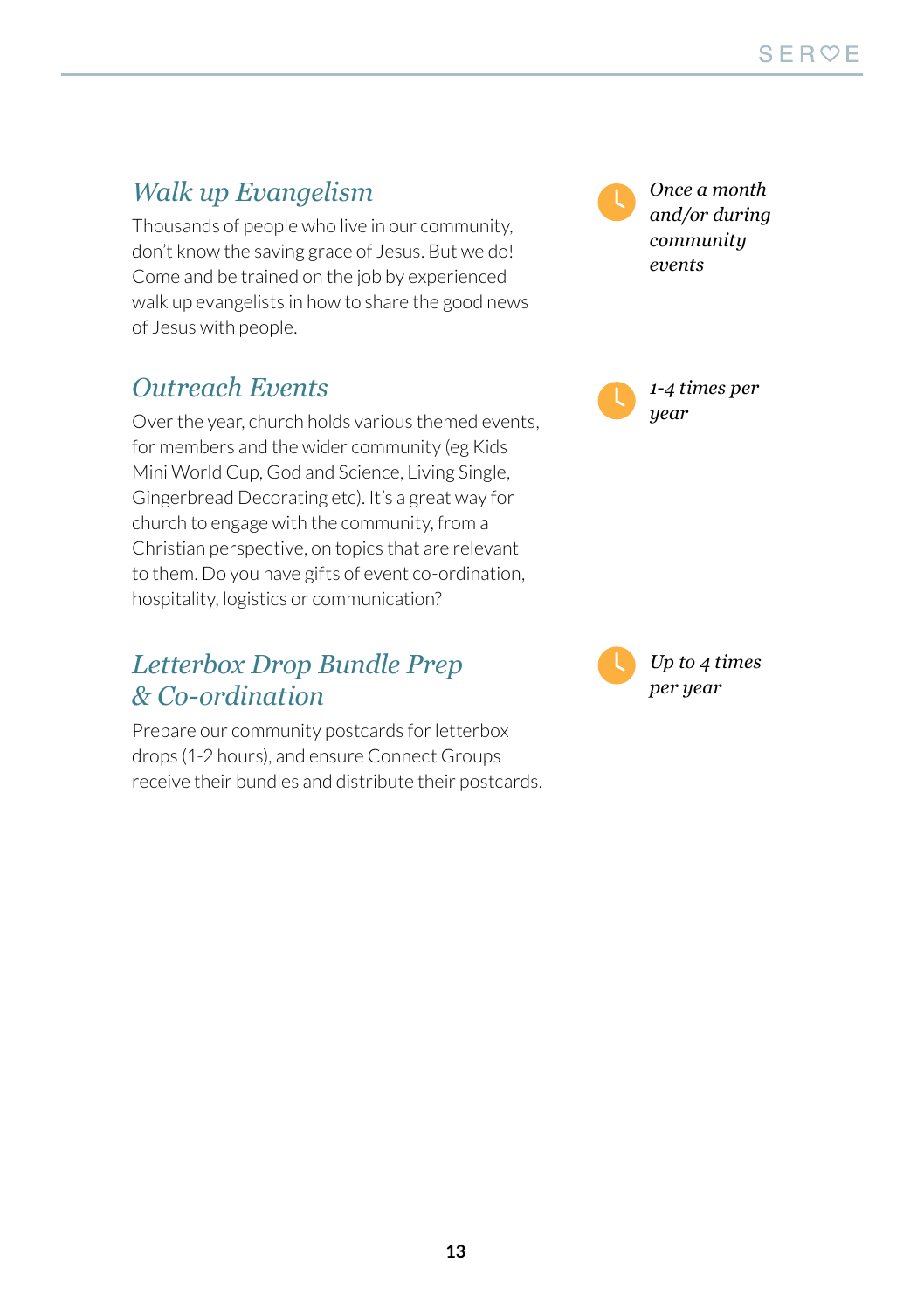#### **MISSIONS: NATIONS**

#### *Serve as a Mission Partner Representative*

Help your congregation connect with one of our global mission partners by providing updates in your gatherings, prayer points for our prayer meetings and develop a relationship with the partners themselves.

#### *Missions Administration*

Assist the Missions Director by co-ordinating monthly mission updates and provide administrative help as required.

#### *Manage & Update our Mission Partners Display Area in Church*

Help our church express our partnerships with our global mission partners by creating and keeping up to date our mission partner area near the bookstall. Includes printing off newsletters and keeping partner mission cards up to date.

#### **MISSIONS: COMMUNITY CARE**

#### *Greenway Community Housing Ministry*

Share the love of Jesus with the residents of Greenway community housing, through a an explorer's Bible study followed by a free meal. Serving in this ministry can involve assisting in running the Bible study, preparation and serving of lunch or just getting alongside people with good conversation.









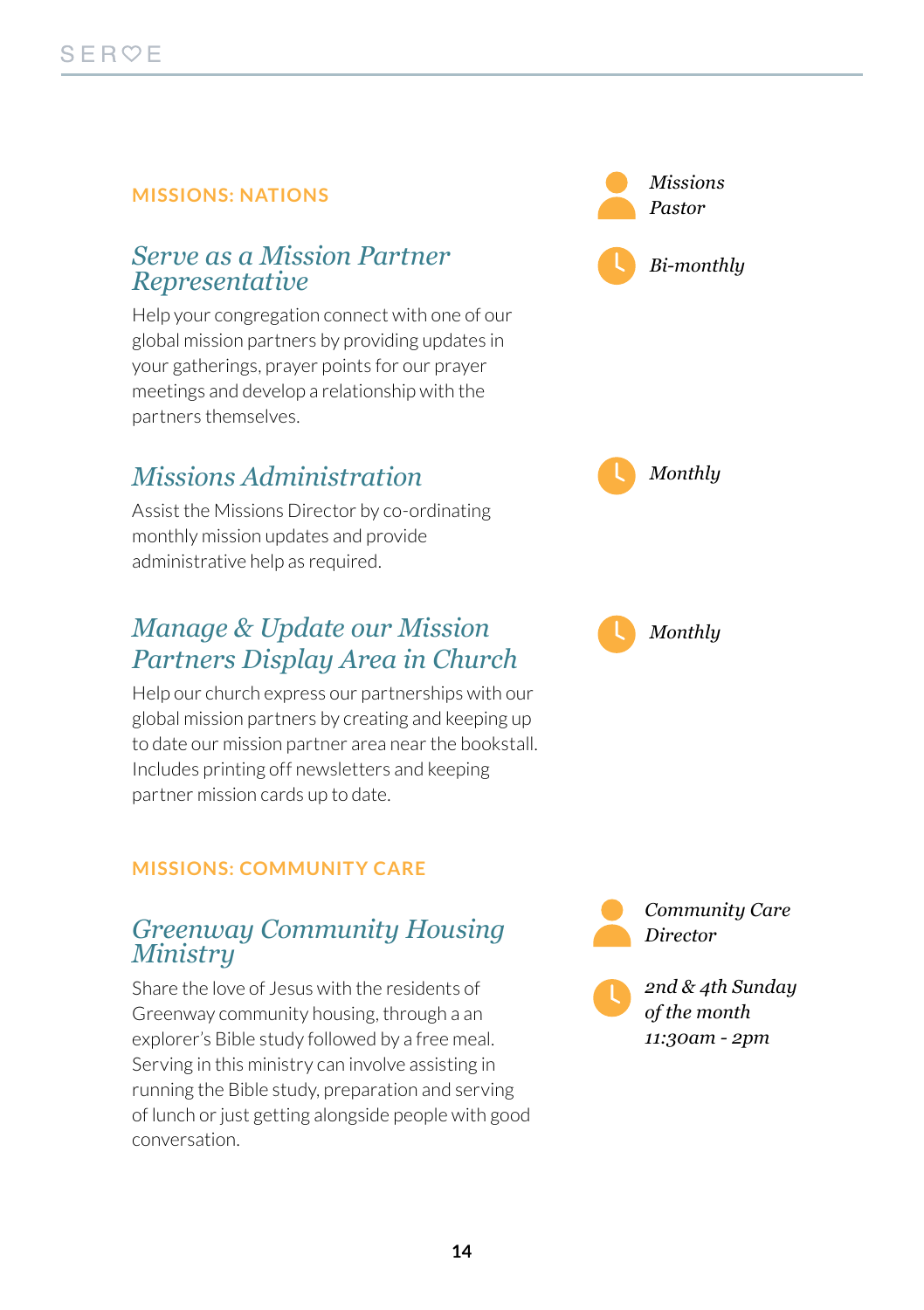# *Aged Care Ministries*

Visit our local aged care homes to builkd friendships and share the gospel with residednts

# *Aged Care Communion Services*

Help our church run Anglican Prayer Book services for the residents of either Lansdowne Gardens or James Milson. Helpers are needed to give Bible talks or get alongside those in this community.

# *Everyday English*

Everyday English seeks to help members of our community from overseas, to improve their English and understand the Bible. All teaching materials and training provided.

# *Aged Care Transport*

Residents at James Milson retirement village who don't have family require transport to medical appointments. Looking for people who are available for a few hours to assist in transporting.

#### **MEMBERSHIP**

#### *Welcome Pack Collating*

Are you able to assist in the collating of our Welcome Packs, to be given to new people at church? These are a helpful way of communicating who we are and what we do at church, to those visiting and considering joining our church family.

- *1st & 3rd Sunday of the month 2pm - 4pm*
- *James Milson: Thursdays 1:15pm-2:00pm Lansdaowne Gardens: Thursdays 2:30pm-3:00pm*
- *KB: Wed mornings 9:30am-11:30am MP: Mon mornings 10am-12pm during term time*





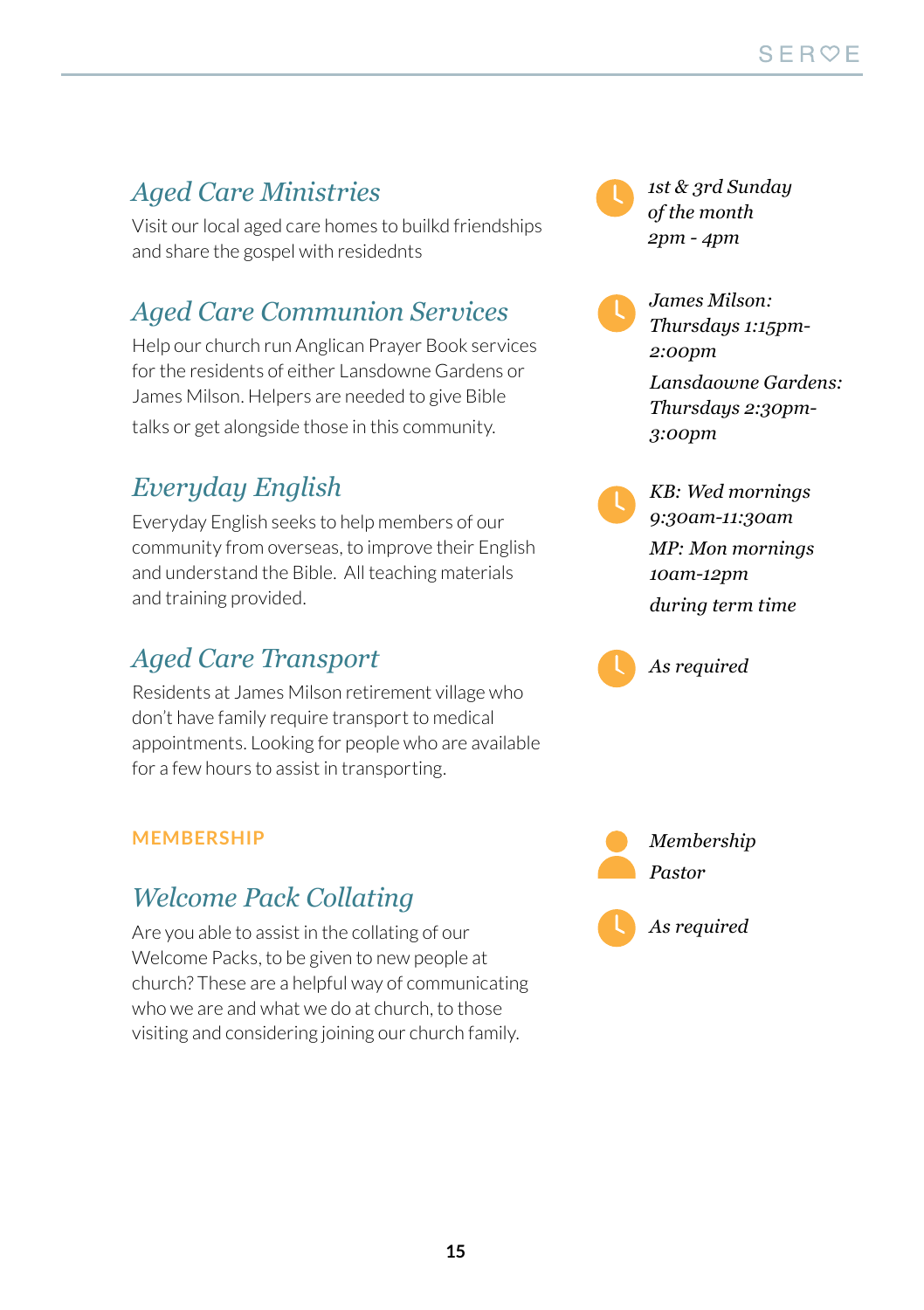#### **WELLBEING & CARE**

#### *Meals Ministry*

Please help keep our freezer filled with a supply of meals for those who come to our church who may need help and support due to illness, grief or some other reason. Recipe suggestions, containers and labels provided..

#### *Mentor Ministry*

Part of living out our distinctive of real relationships means developing a community where members of church can care for other members who are facing difficult times. The mentor ministry exists to offer extra care to our church members who could benefit from having someone to listen, pray and offer support.

The Wellbeing & Care director will pair up people who have an issue of concern with someone else in church who can speak into that situation based on experience and/or wisdom. Mentors are available to meet one on one up to three times based on their own schedule.

\*Note: issues of concern for mentors may be things like job stress, relationship issues, grief, anger, infertility/ miscarriage and NOT significant mental health crisis. Training and support will be available as needed from the Wellbeing & Care Director

#### *Hospitality or Logistics Support*

Would you be willing to assist in hospitality or logistics/ sound/AV/setup for any of the Well-being & Care events or courses run over rhe year?

#### **MINISTRY SUPPORT**

#### *Marketing, Comms & Media Support*

We'd love people gifted in Graphic Design, Photography, WebDevelopment, Social Media, PR, Video Production &/or editing, Staging etc, Art & Drama etc.

*Wellbeing & Care Director*

> *1-2 meals once or twice per month*

*As required*



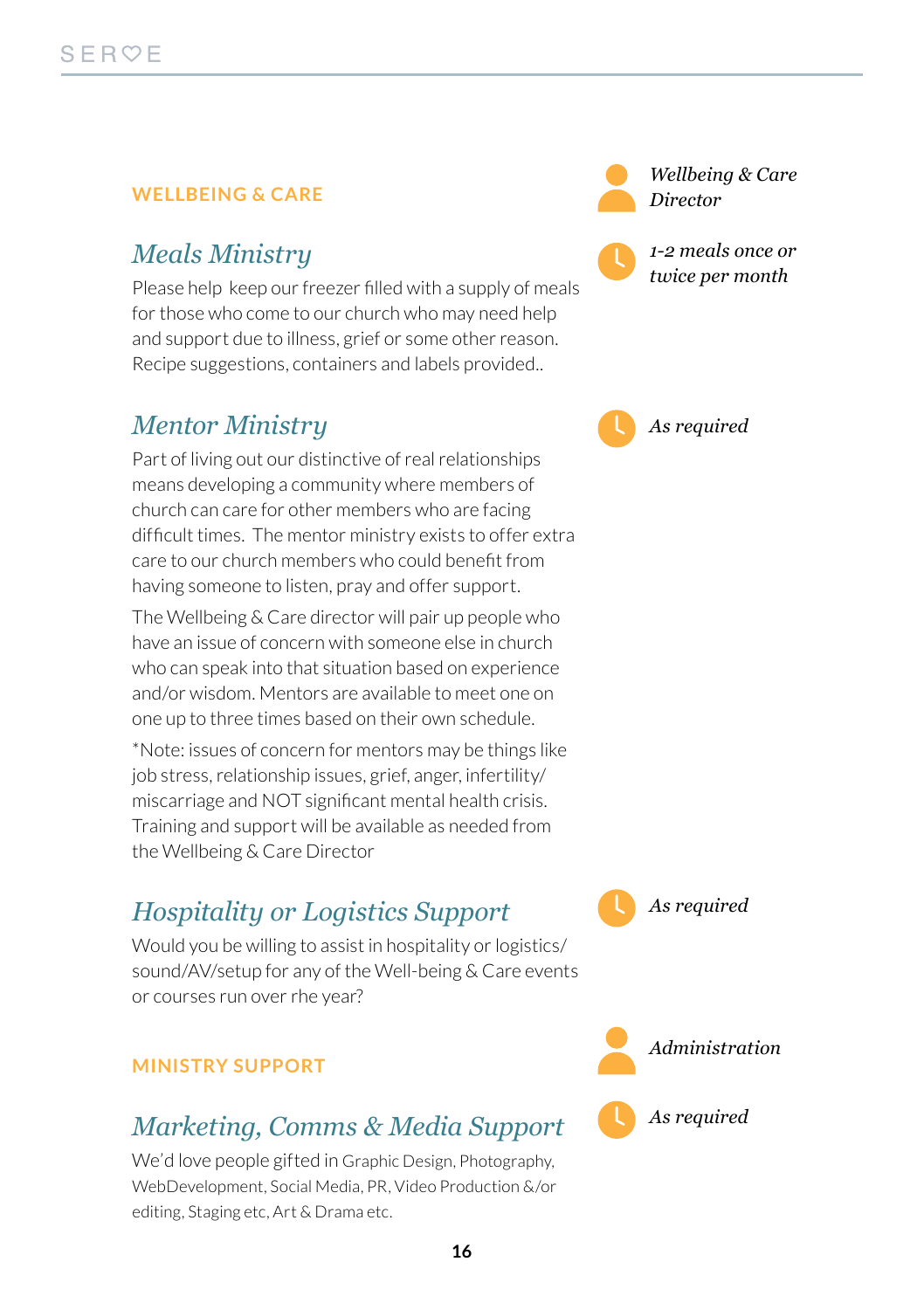# *General Administration*

Use your gifts of organisation and management in supporting the various ministries of church in organisational and administration tasks.

#### *Management of Church Prayer Diary*

Prayer is vital to a healthy, God-dependent church. Could you assist in collecting, arranging and distributing our monthly prayer needs?

#### *Management of Congregational Serving Rosters*

Co-ordinate and communicate the 'in gathering' congregational serving rosters using the church's database. Training provided.

# *Church Bookstall Management*

Keep the church bookstall stocked. Take orders, pick up and return books to Reformers bookshop in Stanmore.

# *Kitchen Oversight Team*

Are you gifted and willing to be part of a team responsible for oversight of the general cleanliness of our church kitchen and/or re-stocking of its basic supplies? We'd love you to let us know!

# *Offertory Counting Team*

Assist in the counting and organisation of the offertory collections from the weekend's services, plus prepare and take them for banking. Training provided.

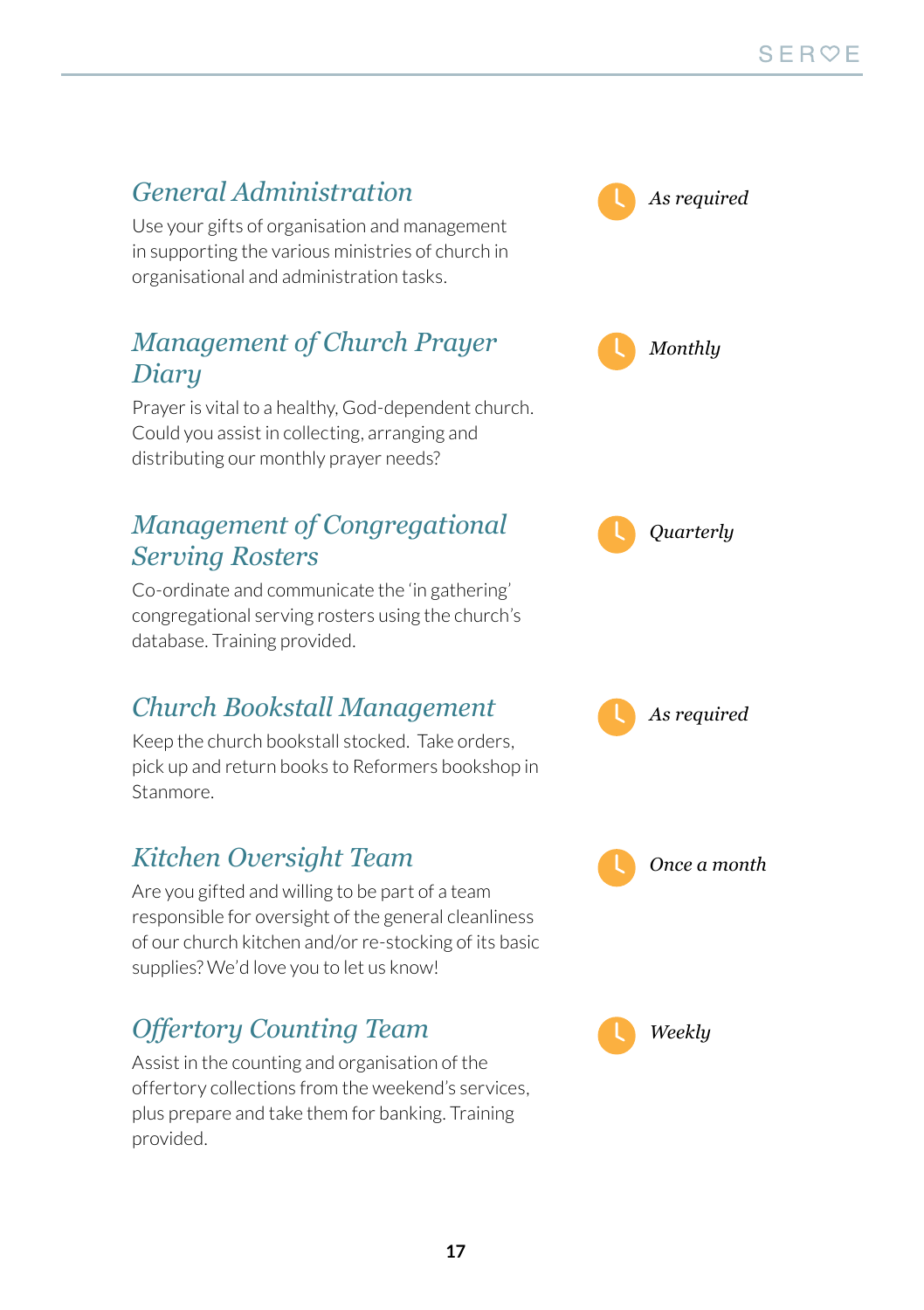#### *Logistics at Macquarie Park Site*

Keen to serve by setting up and/or packing up chairs, signs, banners, welcome desks etc at our Macquarie Park site?

#### *Property*

Could you help with general maintenance, plumbing, electrical, gardening etc?

#### *Verger for weddings & funerals paid position*

Involves opening up church, set up, sound, pack up, cleaning. Training provided.

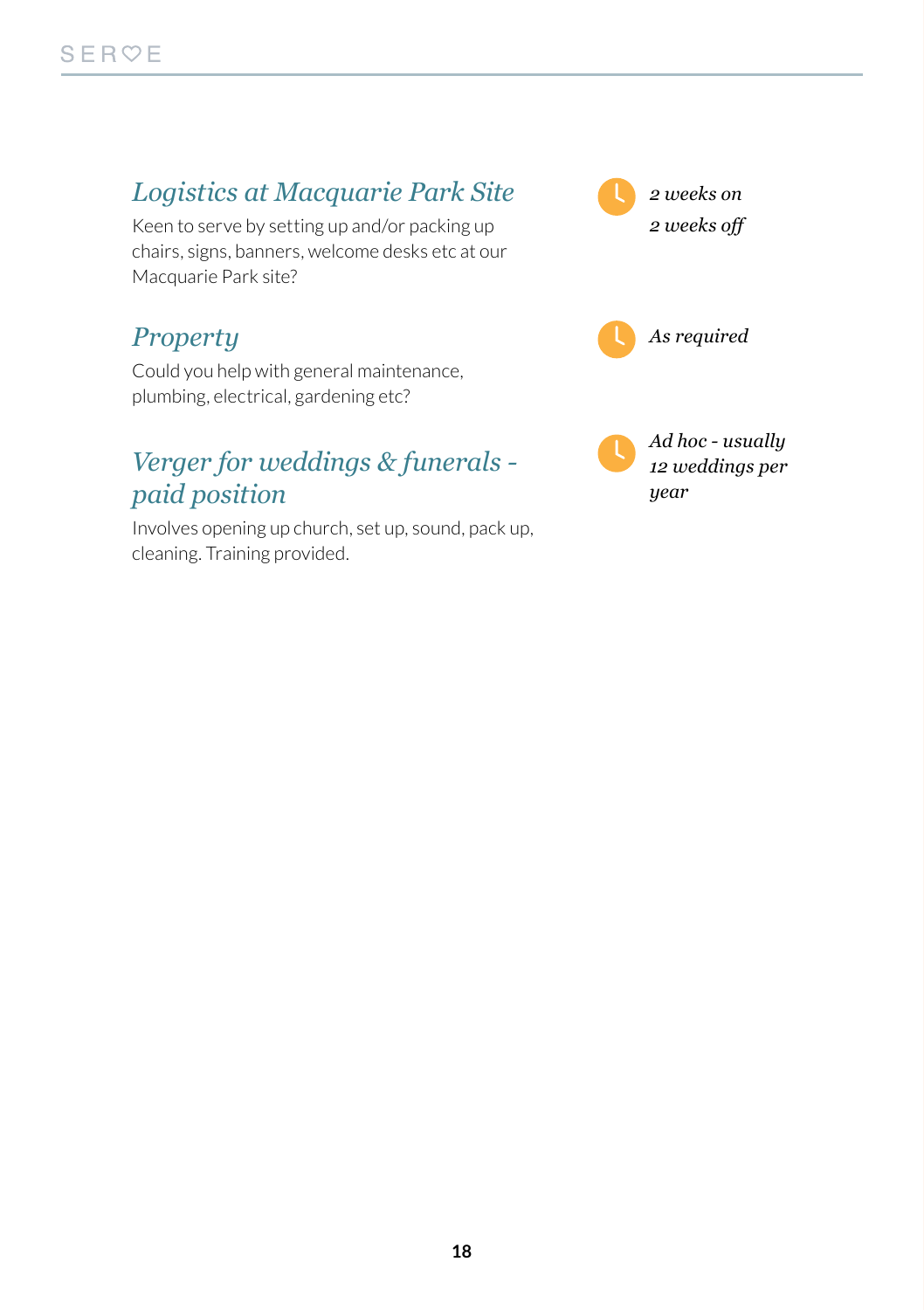